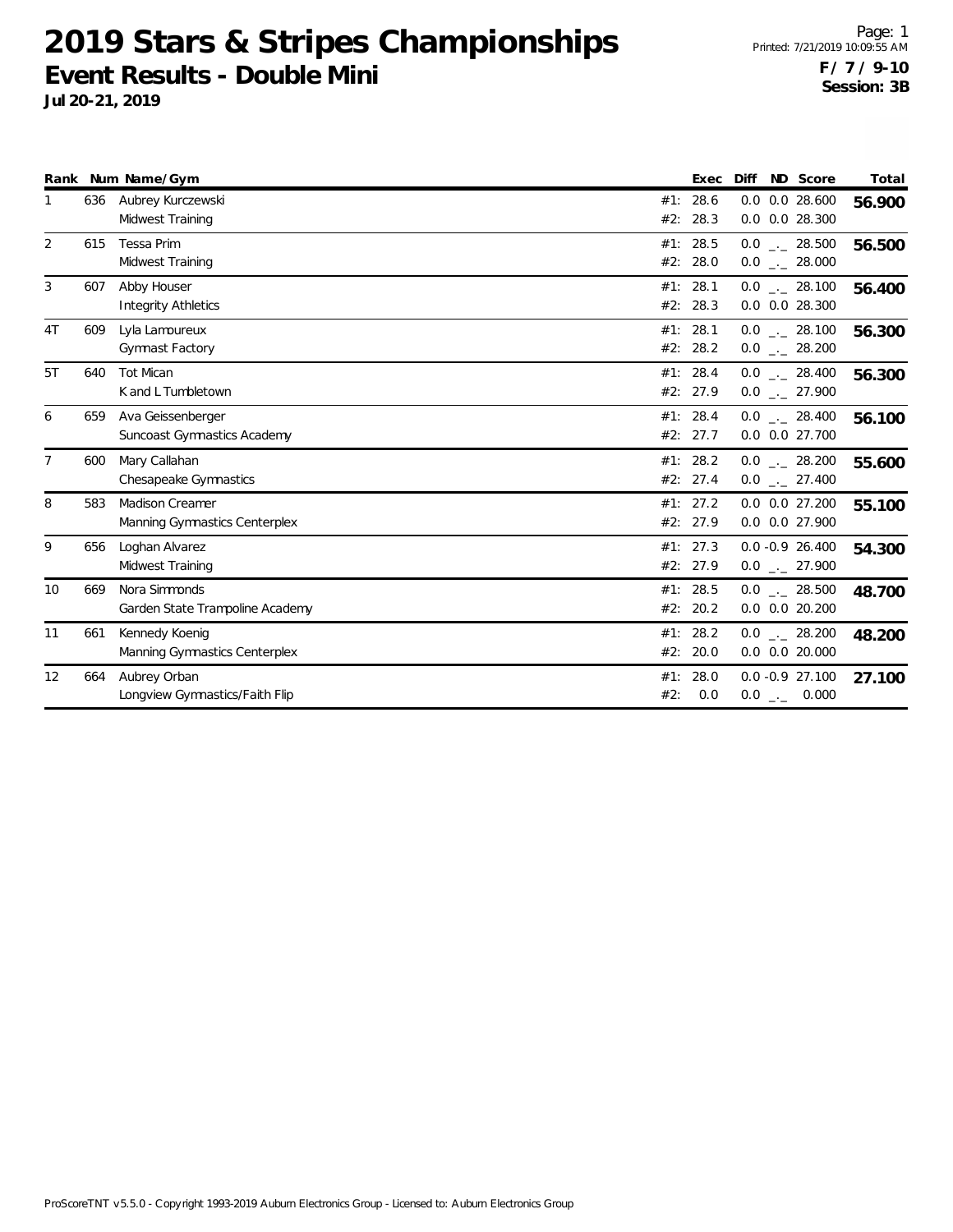|  | Rank Num Name/Gym           |  | Exec Diff ND Score |  | Total                                |
|--|-----------------------------|--|--------------------|--|--------------------------------------|
|  | 670 Kyryl Skotarenko        |  |                    |  | #1: 28.0  0.0  - 0.9  27.100  54.700 |
|  | Suncoast Gymnastics Academy |  |                    |  |                                      |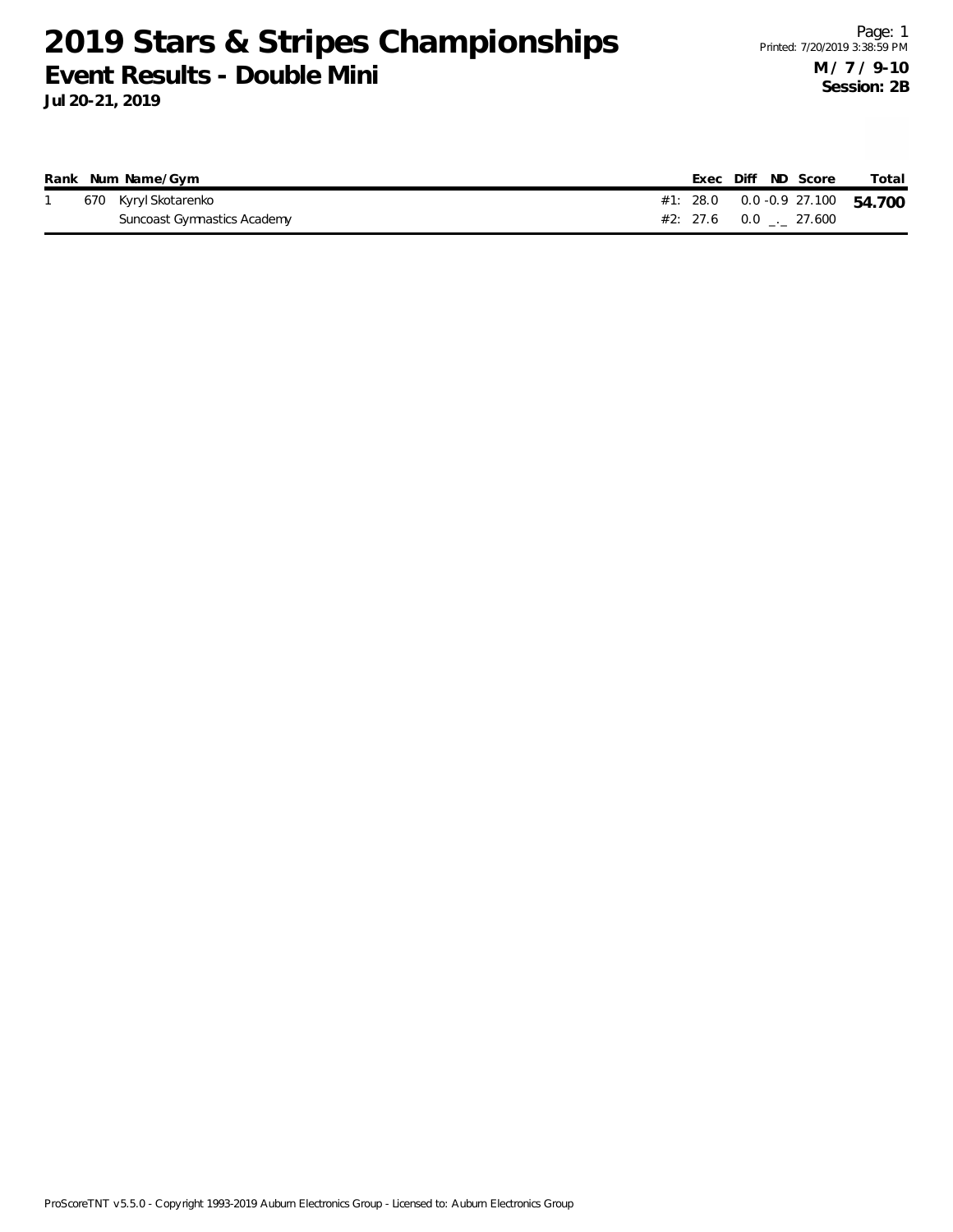|     |     | Rank Num Name/Gym                                           |     | Exec                   | Diff ND Score                             | Total  |
|-----|-----|-------------------------------------------------------------|-----|------------------------|-------------------------------------------|--------|
| 1   |     | 627 Sophia Drummond<br>Flip Factory Trampoline and Tumbling |     | #1: 28.5<br>#2: 28.6   | $0.0$ _ 28.500<br>$0.0$ _ 28.600          | 57.100 |
| 2T  | 614 | Lily Muzzy<br>Tumble Tech                                   |     | #1: 28.2<br>#2: 28.3   | $0.0$ _ 28.200<br>$0.0$ _ 28.300          | 56.500 |
| 3T  | 641 | Megan Oszust<br>Midwest Training                            |     | #1: 28.8<br>#2: 27.7   | $0.0$ _ 28.800<br>$0.0$ _ 27.700          | 56.500 |
| 4   | 594 | <b>Addison Temple</b><br>Manning Gymnastics Centerplex      |     | #1: 28.4<br>#2: 28.0   | $0.0$ _ 28.400<br>$0.0$ _._ 28.000        | 56.400 |
| 5T  | 642 | Kae Reynolds<br>Extreme Cheer and Tumble                    |     | #1: 28.9<br>#2: 28.3   | $0.0$ _ 28.900<br>$0.0 - 0.9 27.400$      | 56.300 |
| 6T  | 626 | <b>Britlee Boren</b><br>All American Gymnastics             |     | #1: 28.3<br>#2: 28.0   | $0.0$ _ 28.300<br>$0.0$ _ 28.000          | 56.300 |
| 7   | 589 | Lara Macfarlane<br>Gymnast Factory                          |     | #1: 28.3<br>#2: 27.9   | $0.0$ _ 28.300<br>$0.0$ _ 27.900          | 56.200 |
| 8   | 667 | Destiny Powell<br>Millers Gymnastics Academy                |     | #1: 27.9<br>#2: 28.2   | $0.0$ _ 27.900<br>$0.0$ _ 28.200          | 56.100 |
| 9Τ  | 655 | Caitlyn Akina<br><b>Integrity Athletics</b>                 |     | #1: 27.9<br>#2: 28.1   | $0.0$ _ 27.900<br>$0.0$ _ 28.100          | 56.000 |
| 10T | 582 | Kenzington Chaffins<br>Ground Zero Gymnastics               |     | #1: 28.1<br>#2: 27.9   | $0.0$ _._ 28.100<br>$0.0$ _ 27.900        | 56.000 |
| 11T | 599 | Maya Andrew<br>World Elite                                  |     | #1: 28.1<br>#2: 28.1   | $0.0 -0.3$ 27.800<br>$0.0$ _ 28.100       | 55.900 |
| 12T | 629 | Maggie Frazier<br>Pivot                                     |     | #1: 28.6<br>#2: 27.3   | $0.0$ _ 28.600<br>$0.0$ _ 27.300          | 55.900 |
| 13T | 648 | Rebekah Lloyd<br><b>Texas Twisters</b>                      |     | #1: 28.2<br>#2: 28.2   | $0.0 -0.9 27.300$<br>$0.0$ _ 28.200       | 55.500 |
| 14T | 487 | Kate Stansell<br>Millers Gymnastics Academy                 |     | #1: $28.0$<br>#2: 27.5 | $0.0$ _ 28.000<br>$0.0$ $_{-}$ 27.500     | 55.500 |
| 15  | 605 | Emily Harrison<br>All American Gymnastics                   | #1: | 28.7<br>#2: 27.6       | $0.0 - 0.9 27.800$<br>$0.0$ _ 27.600      | 55.400 |
| 16T | 652 | Danielle Hunter<br>Carpenter Center Power Tumblers          |     | #1: $28.0$<br>#2: 27.6 | $0.0 - 0.3 27.700$<br>$0.0$ . 27.600      | 55.300 |
| 17T | 606 | Madalynn House<br>Millers Gymnastics Academy                |     | #1: $27.8$<br>#2: 27.5 | $0.0$ _ 27.800<br>$0.0$ _ 27.500          | 55.300 |
| 18  | 624 | Olivia Alala<br>Foothills Gymnastics                        |     | #1: 27.9<br>#2: 27.2   | $0.0$ $_{-}$ 27.900<br>$0.0$ _ 27.200     | 55.100 |
| 19  | 603 | Sophie Gilsinn<br>Mercury Gymnastics                        |     | #1: 27.0<br>#2: 27.1   | $0.0 -0.3$ 26.700<br>$0.0$ _ 27.100       | 53.800 |
| 20  | 592 | Kaitlyn Rozycki<br>Ground Zero Gymnastics                   |     | #1: 19.9<br>#2: 28.0   | $0.0$ $_{-1}$ 19.900<br>$0.0 -0.3$ 27.700 | 47.600 |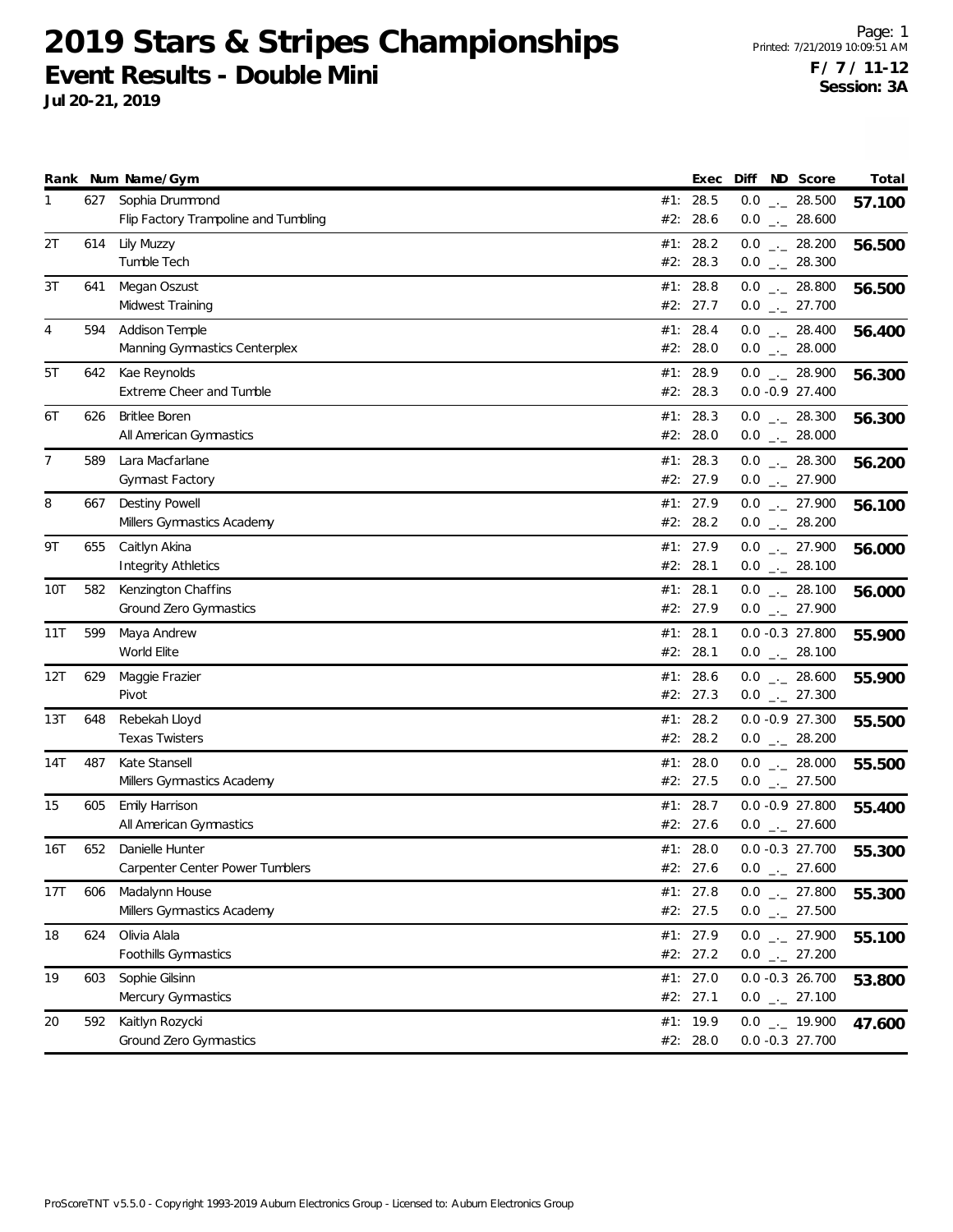|                |     | Rank Num Name/Gym                           | ND Score<br>Diff<br>Exec                                               | Total  |
|----------------|-----|---------------------------------------------|------------------------------------------------------------------------|--------|
| 1              | 634 | Kaeden Ingram<br>Sonshine Academy Inc.      | #1: 28.8<br>$0.0$ _._ 28.800<br>#2: 28.0<br>$0.0$ _._ 28.000           | 56.800 |
| $\overline{2}$ | 653 | Kenton Platner<br>Amplify Gymnastics        | #1: 28.2<br>$0.0$ _._ 28.200<br>#2: 28.2<br>$0.0$ _._ 28.200           | 56.400 |
| 3              | 675 | Alek Chelstowski<br>The Palaestra           | #1: 27.6<br>$0.0$ _ 27.600<br>#2: 28.2<br>$0.0$ . 28.200               | 55.800 |
| 4              | 630 | Ryan Gonzales<br>Air Extreme                | #1: 27.7<br>$0.0$ $_{\leftarrow}$ 27.700<br>#2: 28.0<br>$0.0$ _ 28.000 | 55.700 |
| 5T             | 657 | Cole Bianca<br>World Champions Centre       | #1: $28.0$<br>$0.0$ _._ 28.000<br>#2: 27.4<br>$0.0$ _._ 27.400         | 55.400 |
| 6T             | 618 | Micah Terrill<br>Win Kids                   | #1: 28.1<br>$0.0$ _._ 28.100<br>#2: 27.3<br>$0.0$ _._ 27.300           | 55.400 |
| 7              | 676 | <b>Blake Heinonen</b><br>Gymnastics Etc.    | #1: 27.4<br>$0.0$ _._ 27.400<br>#2: 27.5<br>$0.0$ $_{-}$ 27.500        | 54.900 |
| 8              | 658 | Kane Copelin<br>Suncoast Gymnastics Academy | #1: 28.3<br>$0.0$ _._ 28.300<br>#2: 20.0<br>$0.0$ _._ 20.000           | 48.300 |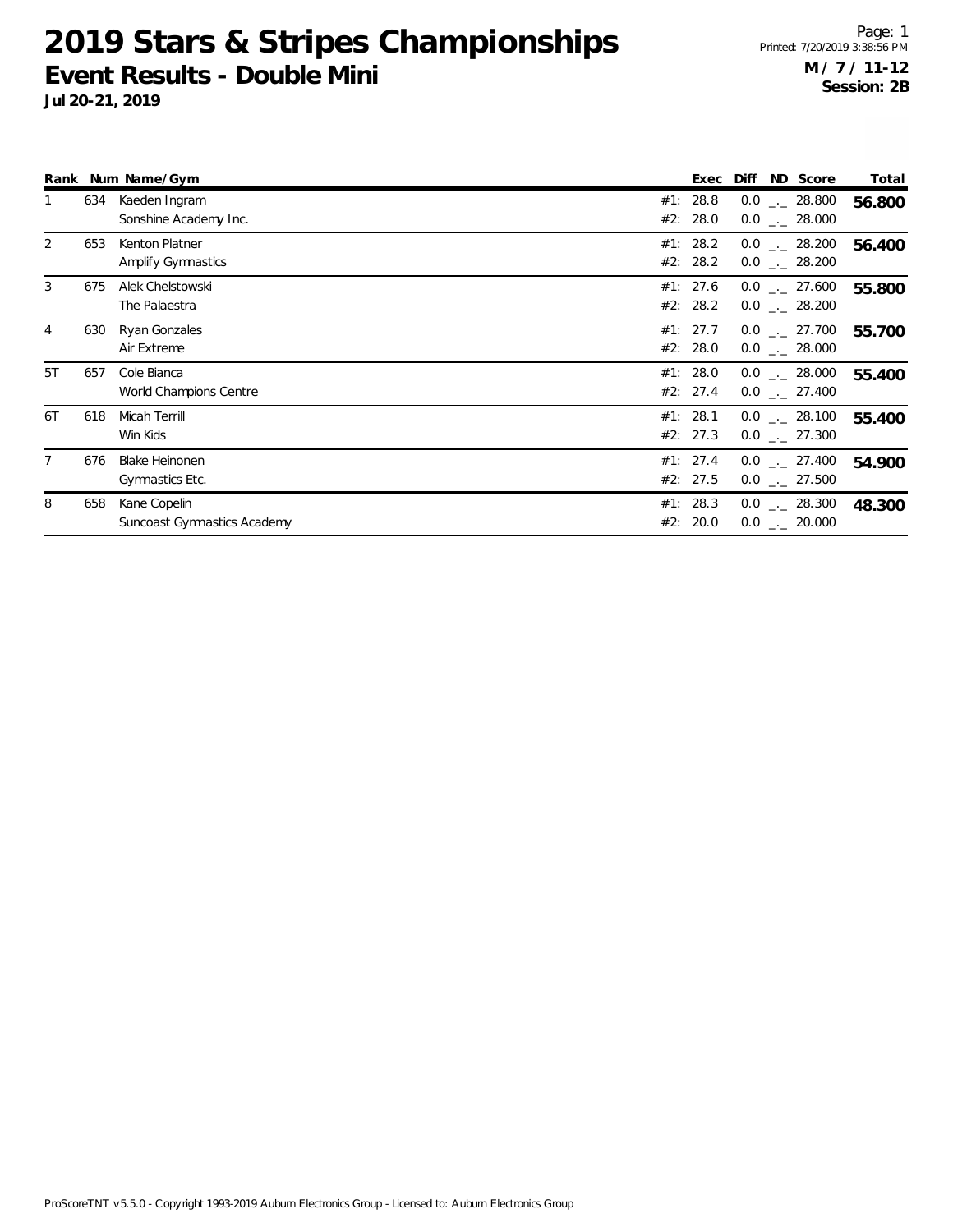**Jul 20-21, 2019**

|      |     | Rank Num Name/Gym                                 |     | Exec                   | Diff ND Score                            | Total  |
|------|-----|---------------------------------------------------|-----|------------------------|------------------------------------------|--------|
| 1    |     | 643 Reese Sharp<br>Tumble Tech                    |     | #1: 29.0<br>#2: 28.7   | $0.0$ _._ 29.000<br>$0.0$ _ 28.700       | 57.700 |
| 2    | 620 | Lenora Tognetti<br>World Elite Gymnastics Ontario |     | #1: 28.7<br>#2: 28.7   | $0.0$ _ 28.700<br>$0.0$ _ 28.700         | 57.400 |
| $3*$ | 616 | Sabella Smith<br>Apex Tumbling and Cheer          |     | #1: 28.6<br>#2: 28.4   | $0.0$ _ 28.600<br>$0.0$ _ 28.400         | 57.000 |
| $3*$ | 608 | Austyn Ketcherside<br>Millers Gymnastics Academy  |     | #1: 28.6<br>#2: 28.4   | $0.0$ _ 28.600<br>$0.0$ _ 28.400         | 57.000 |
| 5    | 827 | Haley Baird<br>Maximum Athletics                  |     | #1: 28.3<br>#2: 28.5   | $0.0$ _ 28.300<br>$0.0$ _ 28.500         | 56.800 |
| 6T   | 631 | Macy Gonzalez<br>Above The Bar Athletics          |     | #1: 28.4<br>#2: 28.2   | $0.0$ _ 28.400<br>$0.0$ _ 28.200         | 56.600 |
| 7T   | 601 | Nati Denova<br>Pivot                              |     | #1: 28.8<br>#2: 27.8   | $0.0$ _ 28.800<br>$0.0$ _ 27.800         | 56.600 |
| 8    | 621 | Madison Buboltz<br>Suncoast Gymnastics Academy    |     | #1: 28.6<br>#2: 27.9   | $0.0$ _ 28.600<br>$0.0$ _ 27.900         | 56.500 |
| 9    | 591 | Campbell Paul<br>Dulles Gymnastics Academy        |     | #1: 28.2<br>#2: 28.2   | $0.0$ _ 28.200<br>$0.0$ _ 28.200         | 56.400 |
| 10T  | 593 | BryAnna Scott<br>Top City Athletics               |     | #1: 27.9<br>#2: 27.9   | $0.0$ $_{-}$ 27.900<br>$0.0$ _ 27.900    | 55.800 |
| 11T  | 586 | Mir Goodnight<br>Airbenders                       |     | #1: 28.1<br>#2: 27.7   | $0.0$ _ 28.100<br>$0.0$ $_{-}$ 27.700    | 55.800 |
| 12   | 617 | Yaneli Tellez<br>Tumble Tech                      |     | #1: 28.1<br>#2: 27.5   | $0.0$ _ 28.100<br>$0.0$ _ 27.500         | 55.600 |
| 13T  | 639 | Reagan McDaniel<br>Trevino's Gymnastics           |     | #1: 28.3<br>#2: 27.9   | $0.0$ _ 28.300<br>$0.0 -0.9$ 27.000      | 55.300 |
| 14T  | 668 | Kayla Robinson<br><b>TAG USA Gymnastics</b>       |     | #1: 28.5<br>#2: 27.7   | $0.0 -0.9$ 27.600<br>$0.0$ $_{-}$ 27.700 | 55.300 |
| 15T  | 611 | Lexie Lewis<br>Pivot                              | #1: | 28.3<br>#2: 27.8       | $0.0$ _ 28.300<br>$0.0 - 0.9 26.900$     | 55.200 |
| 16T  | 650 | Zahara Ray<br>Mercury Gymnastics                  |     | #1: 27.9<br>#2: 27.3   | $0.0$ _ 27.900<br>$0.0$ . 27.300         | 55.200 |
| 17T  | 625 | Anna Blanchard<br>World Champions Centre          |     | #1: 28.1<br>#2: 27.9   | $0.0$ $_{-}$ 28.100<br>$0.0 -0.9 27.000$ | 55.100 |
| 18T  | 644 | Anabelle Yang<br>DeVeau's School of Gymnastics    |     | #1: 27.6<br>#2: 27.5   | $0.0$ _ 27.600<br>$0.0$ _ 27.500         | 55.100 |
| 19T  | 590 | Olivia Oswald<br>Flights Cool T&T Academy, Inc.   |     | #1: $27.8$<br>#2: 27.3 | $0.0$ _ 27.800<br>$0.0$ _ 27.300         | 55.100 |
| 20   | 613 | Isabella Mountjoy<br>Mercury Gymnastics           |     | #1: $27.8$<br>#2: 27.4 | $0.0$ $_{-}$ 27.800<br>$0.0 -0.3$ 27.100 | 54.900 |
| 21T  | 828 | Hadley Kelly<br>Maximum Athletics                 |     | #1: $27.8$<br>#2: 27.9 | $0.0 -0.9 26.900$<br>$0.0$ _ 27.900      | 54.800 |
| 22T  | 584 | Alyssa Daubert<br>United Sports Academy           |     | #1: 27.2<br>#2: 27.6   | $0.0$ $_{--}$ 27.200<br>$0.0$ _ 27.600   | 54.800 |
| 23   | 637 | Sasha Ledford<br>Foothills Gymnastics             |     | #1: 28.7<br>#2: 27.5   | $0.0 -0.9 27.800$<br>$0.0 -0.9 26.600$   | 54.400 |

ProScoreTNT v5.5.0 - Copyright 1993-2019 Auburn Electronics Group - Licensed to: Auburn Electronics Group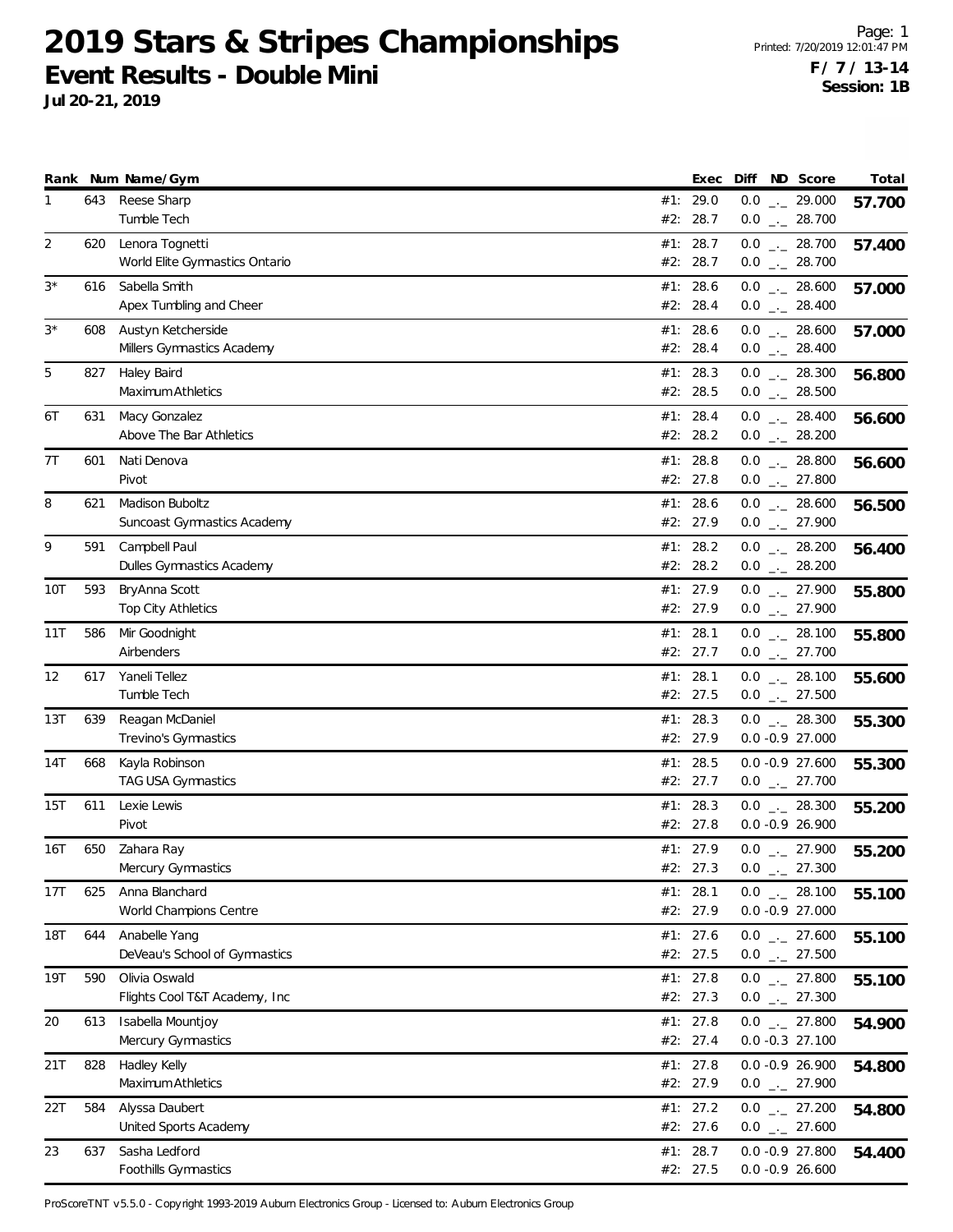|    |     | Rank Num Name/Gym                                   |     | Exec            | Diff | ND Score                                        | Total                            |
|----|-----|-----------------------------------------------------|-----|-----------------|------|-------------------------------------------------|----------------------------------|
| 24 | 663 | <b>Tatum Murry</b><br>Manning Gymnastics Centerplex | #1: | 0.0<br>#2: 27.9 |      | $0.0$ _._ 0.000<br>$0.0$ $_{\leftarrow}$ 27.900 | 27.900                           |
| 25 | 651 | Taylor Hafeman<br>Carpenter Center Power Tumblers   |     | #2: 0.0         |      | $0.0$ _._ 0.000                                 | #1: 27.4  0.0 $-$ 27.400  27.400 |
| 26 | 596 | Noa Traub<br>Flip Factory Trampoline and Tumbling   | #1: | 0.0<br>#2: 27.6 |      | $0.0$ _._ 0.000<br>$0.0 - 0.9$ 26.700           | 26.700                           |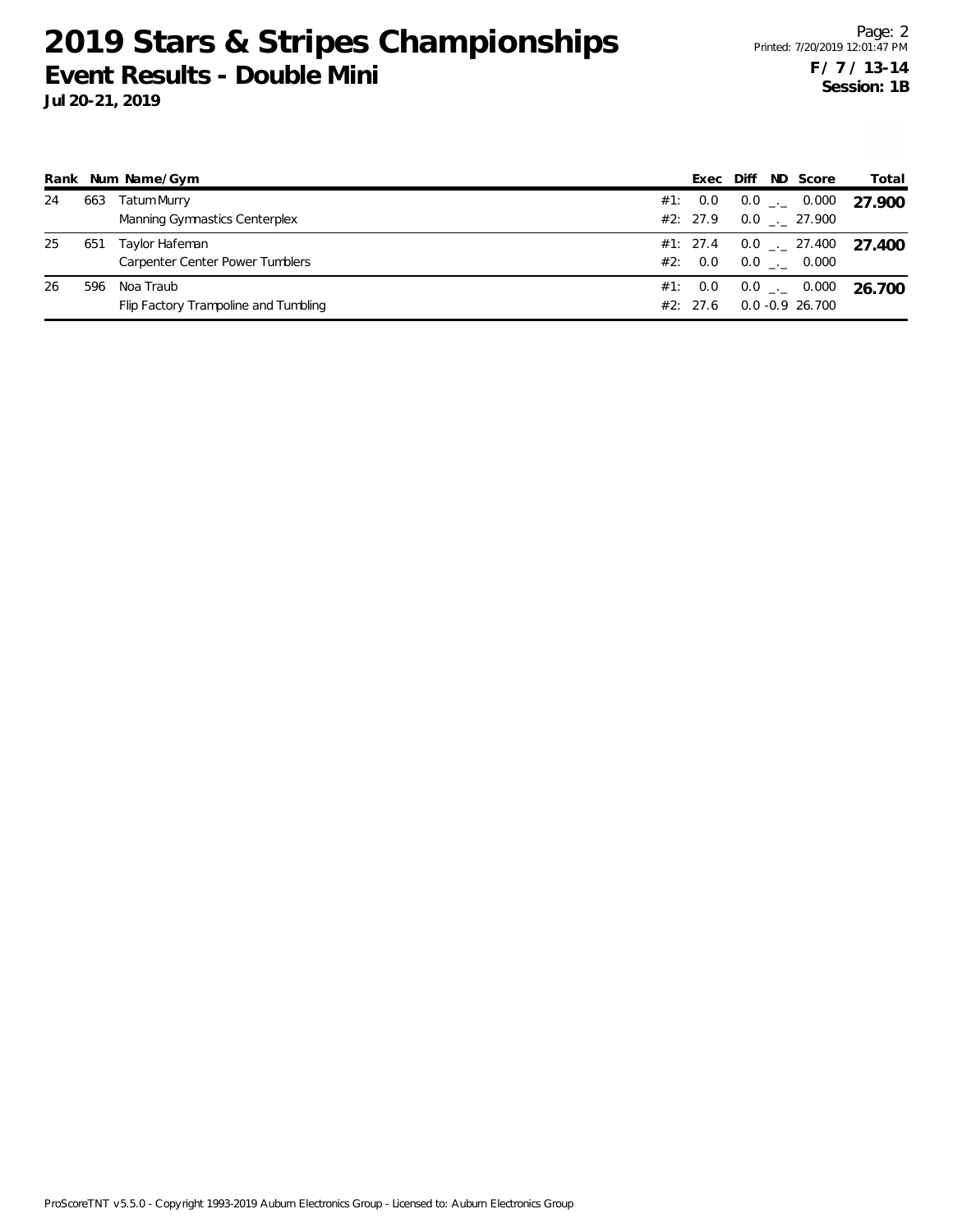|   |     | Rank Num Name/Gym                                    |            | Exec             | Diff | ND Score                                 | Total  |
|---|-----|------------------------------------------------------|------------|------------------|------|------------------------------------------|--------|
|   | 610 | Seth Landrum<br>Airbenders                           | #1:<br>#2: | 28.5<br>28.7     | 0.0  | 0.0 28.500<br>$0.0$ $0.0$ 28.700         | 57.200 |
| 2 | 588 | Matthew Like<br>K6 Tumble Fix                        | #1:<br>#2: | 28.1<br>28.2     |      | $0.0$ $0.0$ 28.100<br>$0.0$ $0.0$ 28.200 | 56.300 |
| 3 | 612 | Max Miller<br>All American Gymnastics                | #1:<br>#2: | 28.7<br>28.3     |      | $0.0 -0.9$ 27.800<br>$0.0$ $0.0$ 28.300  | 56.100 |
| 4 | 646 | Troy Borrero<br>DeVeau's School of Gymnastics        | #1:<br>#2: | 28.2<br>27.6     |      | $0.0$ $0.0$ 28.200<br>$0.0$ $0.0$ 27.600 | 55.800 |
| 5 | 660 | Caleb Jennings<br>Above The Bar Athletics            | #1:<br>#2: | 27.7<br>28.0     | 0.0  | 0.0 0.0 27.700<br>$0.0$ 28.000           | 55.700 |
| 6 | 671 | Camden Weddle<br>Eagle's Wings Athletics-Prosper     | #1:        | 27.7<br>#2: 27.9 | 0.0  | 0.0 0.0 27.700<br>0.0 27.900             | 55.600 |
|   | 649 | Kadin Mansfield<br>Mercury Gymnastics                | #2:        | #1: 19.8<br>19.9 |      | 0.0 0.0 19.800<br>0.0 0.0 19.900         | 39.700 |
| 8 | 595 | Jake Toland<br>3T1                                   | #1:<br>#2: | 27.9<br>0.0      |      | $0.0$ $0.0$ 27.900<br>$0.0$ _ 0.000      | 27.900 |
| 9 | 585 | <b>Brandon Frasure</b><br><b>Integrity Athletics</b> | #1:<br>#2: | 0.0<br>27.8      |      | $0.0$ _._ 0.000<br>$0.0$ $0.0$ 27.800    | 27.800 |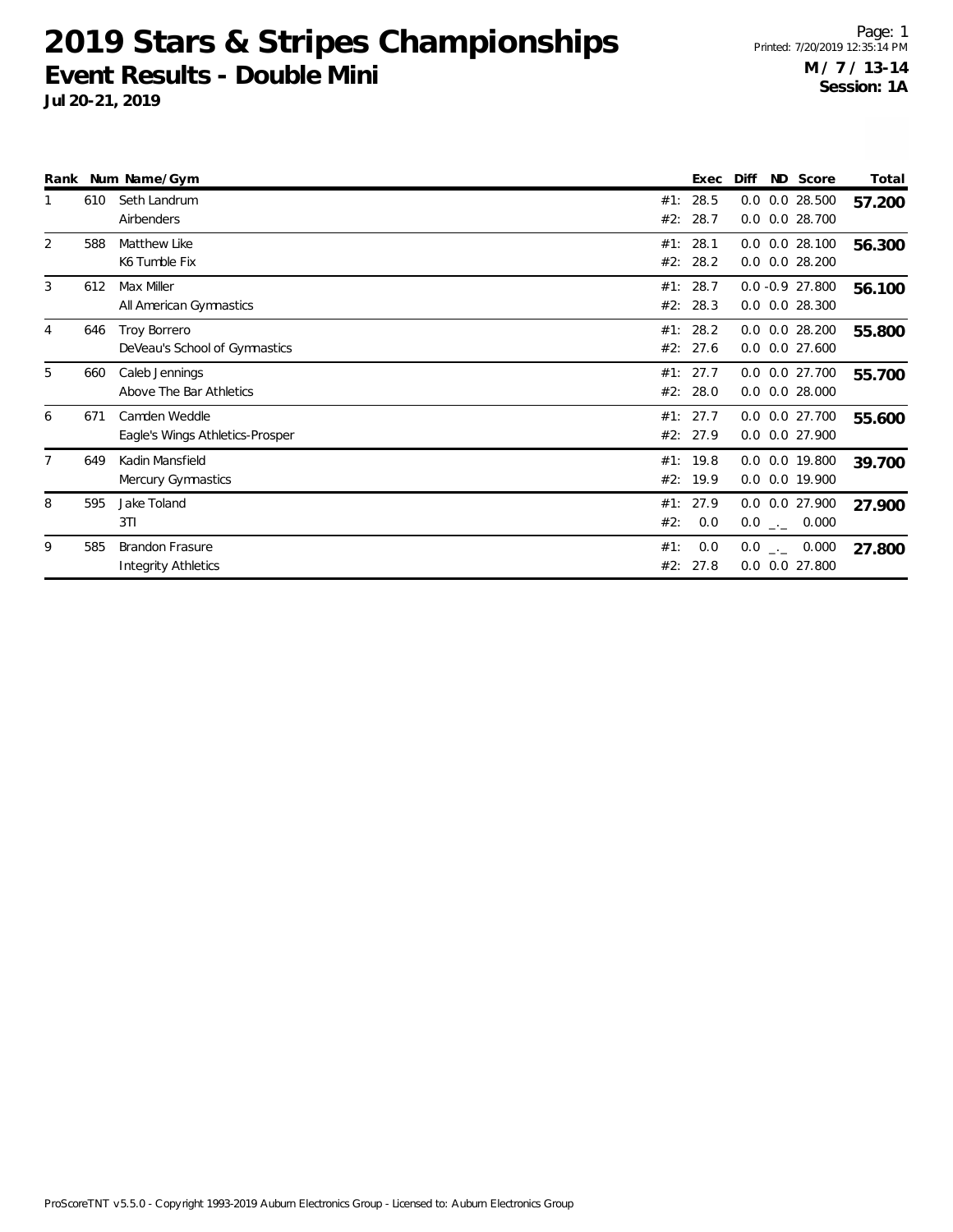| Rank |     | Num Name/Gym                                         |            | Exec                 | Diff                                     | ND Score | Total  |
|------|-----|------------------------------------------------------|------------|----------------------|------------------------------------------|----------|--------|
|      | 628 | <b>Britain Evans</b><br><b>High Point Athletics</b>  | #1:<br>#2: | 28.7<br>28.2         | $0.0$ $0.0$ 28.700<br>$0.0$ $0.0$ 28.200 |          | 56.900 |
| 2    | 665 | Julia Parker<br>Apex Tumbling and Cheer              | #1:        | 28.8<br>#2: 27.8     | $0.0$ $0.0$ 28.800<br>$0.0$ $0.0$ 27.800 |          | 56.600 |
| 3    | 622 | Hannah LaFreniere<br>Eagle's Wings Athletics-Prosper |            | #1: 28.2<br>#2: 28.1 | $0.0$ $0.0$ 28.200<br>$0.0$ $0.0$ 28.100 |          | 56.300 |
| 4    | 678 | Kailey Payne<br>Gymnastics Of San Antonio            |            | #1: 27.7<br>#2: 27.3 | 0.0 0.0 27.700<br>$0.0$ $0.0$ 27.300     |          | 55.000 |
| 5T   | 647 | Alyssa Francisco<br>Funtastic Gymnastics             |            | #1: 27.2<br>#2: 27.9 | $0.0 -0.9 26.300$<br>$0.0$ $0.0$ 27.900  |          | 54.200 |
| 6T   | 674 | Sofia Caldera Dorta<br>The Palaestra                 |            | #1: 27.7<br>#2: 27.4 | $0.0 -0.9 26.800$<br>$0.0$ $0.0$ 27.400  |          | 54.200 |
|      | 598 | Corey Ward<br>Zero Gravity Gymnastics and Cheer      |            | #1: 26.7<br>#2: 27.4 | $0.0$ $0.0$ 26.700<br>$0.0$ $0.0$ 27.400 |          | 54.100 |